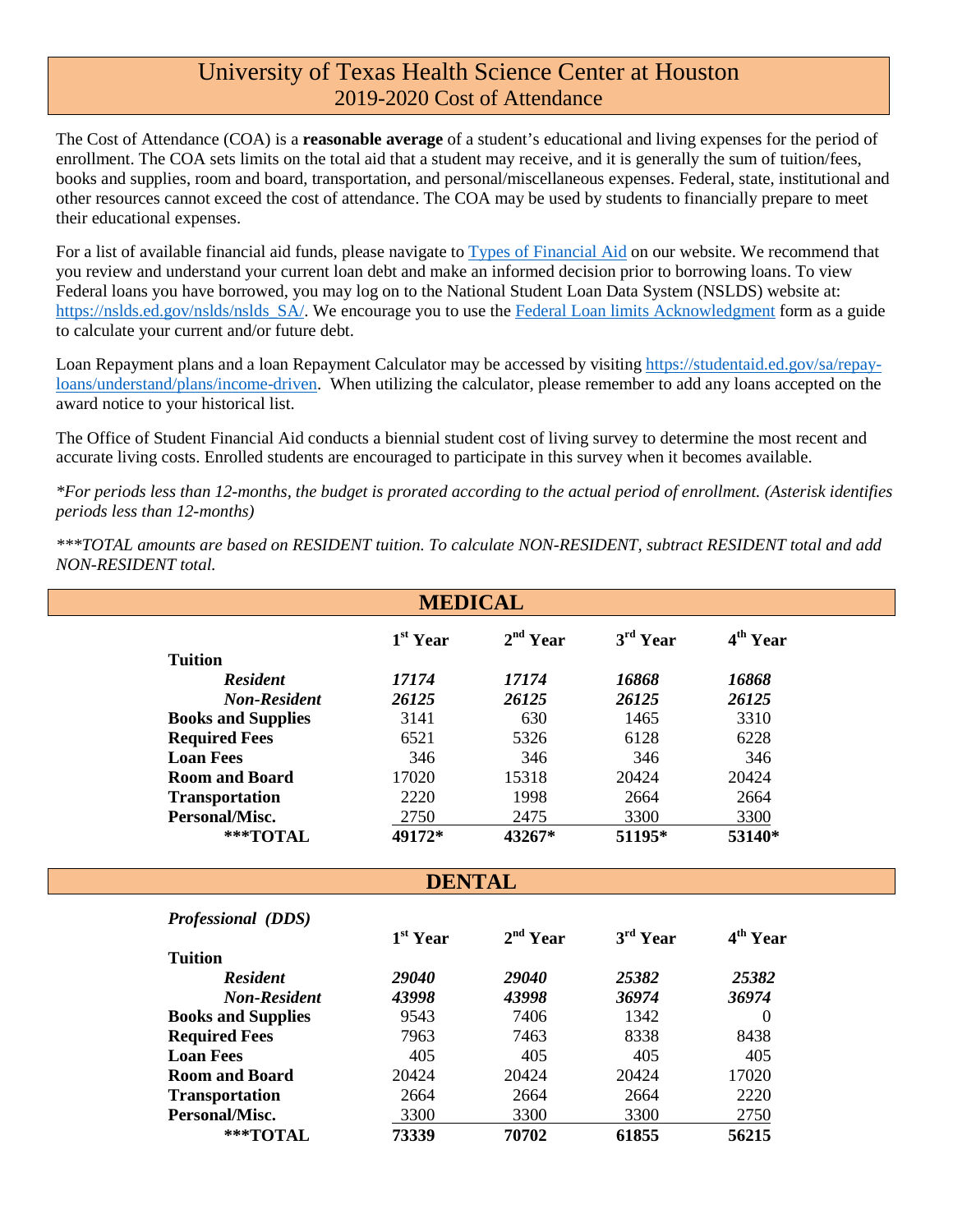#### *Post Graduate Dental*

| <b>Post Graduate--</b>    | <b>Year I</b> | Year II  | <b>Year III</b> |
|---------------------------|---------------|----------|-----------------|
| <b>Tuition</b>            |               |          |                 |
| <b>Resident</b>           | 3750          | 3750     | <b>3750</b>     |
| <b>Non-Resident</b>       | 15174         | 15174    | 15174           |
| <b>Books and Supplies</b> | 2574          | 450      | 366             |
| <b>Required Fees</b>      | 8718          | 8718     | 8718            |
| <b>Loan Fees</b>          | 147           | 147      | 147             |
| <b>Room and Board</b>     | 20424         | 20424    | 20424           |
| <b>Transportation</b>     | 2664          | 2664     | 2664            |
| Personal/Misc.            | 3300          | 3300     | 3300            |
| ***TOTAL                  | 41577         | 39453    | 39369           |
|                           |               |          |                 |
| <b>Orthodontics--</b>     | Ortho I       | Ortho II | Ortho III       |
| <b>Tuition</b>            |               |          |                 |
| <b>Resident</b>           | 6556          | 6260     | 888             |
| <b>Non-Resident</b>       | 26523         | 25353    | 3510            |
| <b>Books and Supplies</b> | 6063          | 5799     | $\Omega$        |
| <b>Required Fees</b>      | 6252          | 6252     | 1489            |
| <b>Loan Fees</b>          | 147           | 147      | 49              |
| <b>Room and Board</b>     | 20424         | 20424    | 3404            |
| <b>Transportation</b>     | 2664          | 2664     | 444             |
| Personal/Misc.            | 3300          | 3300     | 550             |

#### *Undergraduate Dental*

| <b>Dental Hygiene--</b>   | DHY I        | DHY II |
|---------------------------|--------------|--------|
| <b>Tuition</b>            |              |        |
| <b>Resident</b>           | 4380         | 5186   |
| <b>Non-Resident</b>       | <i>17040</i> | 20329  |
| <b>Books and Supplies</b> | 2338         | 516    |
| <b>Required Fees</b>      | 5630         | 5835   |
| <b>Loan Fees</b>          | 68           | 102    |
| <b>Room and Board</b>     | 17020        | 20424  |
| <b>Transportation</b>     | 2220         | 2664   |
| Personal/Misc.            | 2750         | 3300   |
| ***TOTAL                  | 34406*       | 38027  |

## **NURSING**

| <b>Undergraduate Nursing</b> |            |                  |
|------------------------------|------------|------------------|
|                              | <b>BSN</b> | <b>RN</b> to BSN |
| <b>Tuition</b>               |            |                  |
| <b>Resident</b>              | 9780       | 6742             |
| <b>Non-Resident</b>          | 42795      | 29497            |
| <b>Books and Supplies</b>    | 2061       | 1206             |
| <b>Required Fees</b>         | 5771       | 5495             |
| <b>Loan Fees</b>             | 102        | 102              |
| <b>Room and Board</b>        | 20424      | 20424            |
| <b>Transportation</b>        | 2663       | 2663             |
| Personal/Misc.               | 3300       | 3300             |
| $***$ TOTAL                  | 44101      | 39932            |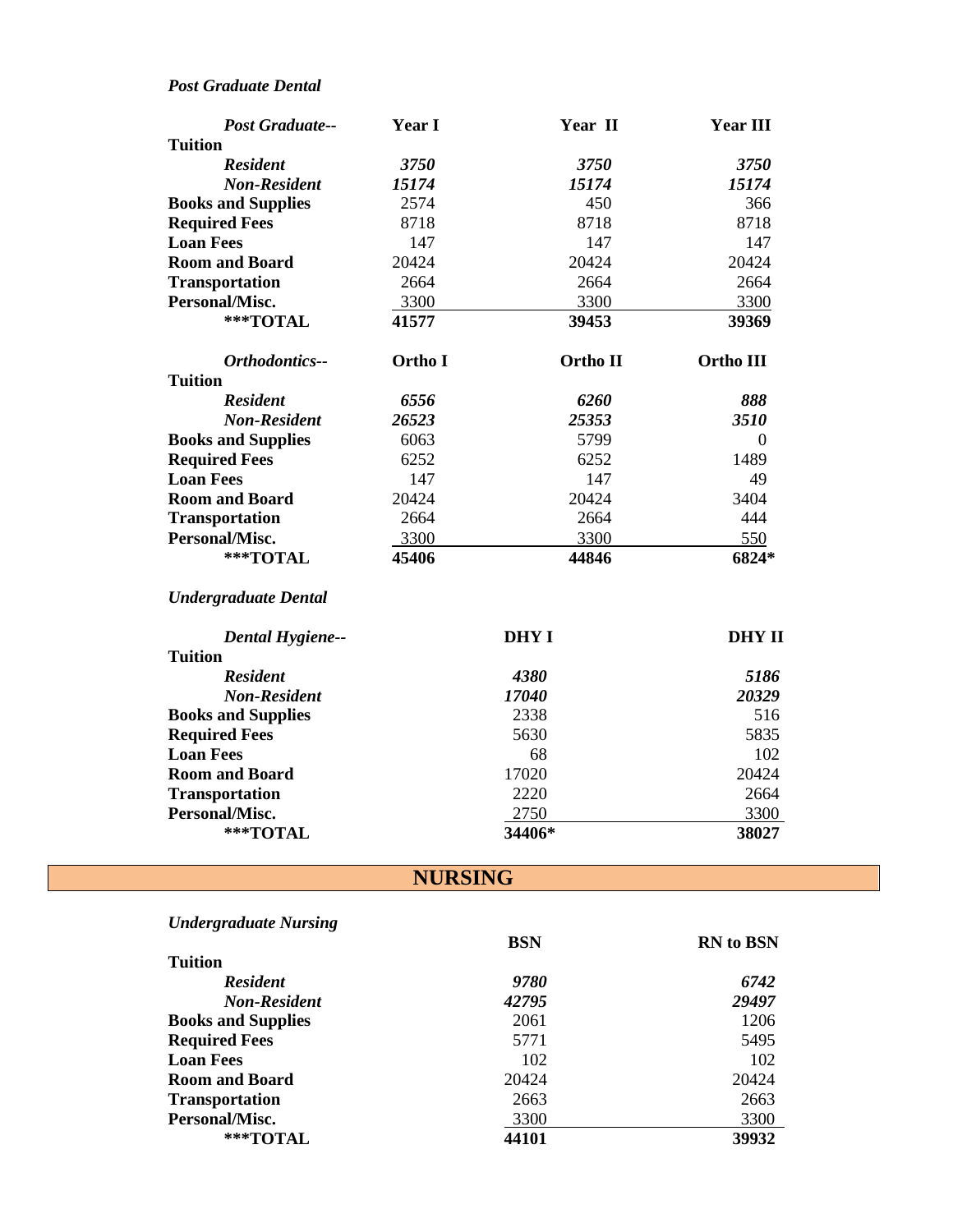| <b>Graduate Nursing</b>   |                 |                     |
|---------------------------|-----------------|---------------------|
|                           | <b>Graduate</b> | Anesthesia          |
| <b>Tuition</b>            |                 |                     |
| <b>Resident</b>           | 7056            | <i><b>10850</b></i> |
| <b>Non-Resident</b>       | 26772           | 41235               |
| <b>Books and Supplies</b> | 900             | 1206                |
| <b>Required Fees</b>      | 4085            | 4085                |
| <b>Loan Fees</b>          | 147             | 147                 |
| <b>Room and Board</b>     | 20424           | 20424               |
| <b>Transportation</b>     | 2663            | 2663                |
| Personal/Misc.            | 3300            | 3300                |
| $***$ TOTAL               | 38575           | 42675               |

## **GRADUATE SCHOOL OF BIOMEDICAL SCIENCES**

| <b>Tuition</b>            |       |
|---------------------------|-------|
| <b>Resident</b>           | 4962  |
| <b>Non-Resident</b>       | 14784 |
| <b>Books and Supplies</b> | 300   |
| <b>Required Fees</b>      | 3374  |
| <b>Loan Fees</b>          | 147   |
| <b>Room and Board</b>     | 20424 |
| <b>Transportation</b>     | 2663  |
| Personal/Misc.            | 3300  |
| $***TOTAI$                | 35170 |

### **SCHOOL OF PUBLIC HEALTH**

| 5109  |
|-------|
| 21849 |
| 3000  |
| 3852  |
| 225   |
| 20424 |
| 2663  |
| 3300  |
| 38573 |
|       |

# **SCHOOL OF BIOMEDICAL INFORMATICS**

| Tuition                   |       |
|---------------------------|-------|
| <b>Resident</b>           | 5262  |
| <b>Non-Resident</b>       | 18303 |
| <b>Books and Supplies</b> | 1945  |
| <b>Required Fees</b>      | 3946  |
| <b>Loan Fees</b>          | 147   |
| <b>Room and Board</b>     | 20424 |
| <b>Transportation</b>     | 2663  |
| Personal/Misc.            | 3300  |
| $***TOTAI$                | 37687 |